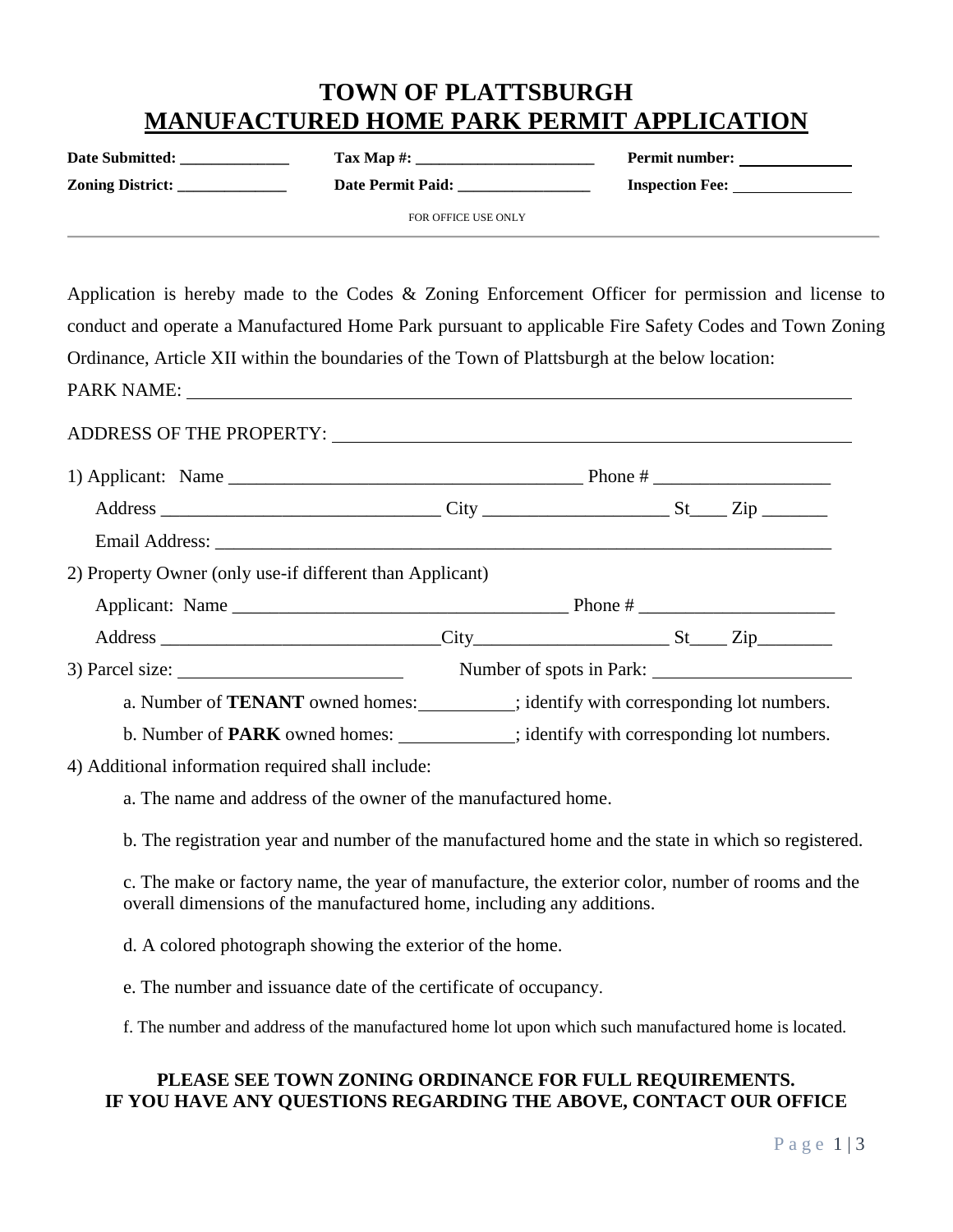#### STATE OF NEW YORK)

### SS:

## COUNTY OF CLINTON)

Deponent, being duly sworn, says that he (she) is the owner or authorized agent for which the foregoing inspection is proposed to be done. I further state that all information is true and correct to the best of my knowledge.

> \_\_\_\_\_\_\_\_\_\_\_\_\_\_\_\_\_\_\_\_\_\_\_\_\_\_\_\_\_\_\_\_\_\_\_\_\_\_\_\_ Signature of Owner or Designated Agent

> \_\_\_\_\_\_\_\_\_\_\_\_\_\_\_\_\_\_\_\_\_\_\_\_\_\_\_\_\_\_\_\_\_\_\_\_\_\_\_\_

Print Name

Sworn to before me this \_\_\_\_ day of  $\,$ , 20

*Notary Public*

#### **DESIGNATED AGENT AUTHORIZATION:**

\_\_\_\_\_\_\_\_\_\_\_\_\_\_\_\_\_\_\_\_\_\_\_\_\_\_\_\_\_\_\_\_\_\_\_\_\_

I am authorizing \_\_\_\_\_\_\_\_\_\_\_\_\_\_\_\_\_\_\_\_\_\_\_\_\_\_\_\_\_\_\_\_\_\_\_\_\_\_\_ to act as agent with regard to the above matter. This agent has been contracted by me to perform the work for which the application is being submitted. The agent, \_\_\_\_\_\_\_\_\_\_\_\_\_\_\_\_\_\_\_\_\_\_\_\_\_\_\_\_\_\_\_, being duly authorized to perform such work, has insured that all workmen employed at this site will be covered by contract or compensation insurance and that all work will be performed in accordance with all existing State Laws and Local Ordinances. Further, I state that all submitted information is true and correct to the best of my knowledge.

> \_\_\_\_\_\_\_\_\_\_\_\_\_\_\_\_\_\_\_\_\_\_\_\_\_\_\_\_\_\_\_\_\_\_\_\_ Signature of Applicant

> \_\_\_\_\_\_\_\_\_\_\_\_\_\_\_\_\_\_\_\_\_\_\_\_\_\_\_\_\_\_\_\_\_\_\_\_

Signature of Agent

Sworn to before me this \_\_\_\_ day of  $\frac{1}{20}$ , 20 $\frac{1}{20}$ 

\_\_\_\_\_\_\_\_\_\_\_\_\_\_\_\_\_\_\_\_\_\_\_\_\_\_\_\_\_\_\_\_\_\_\_\_\_

*Notary Public*